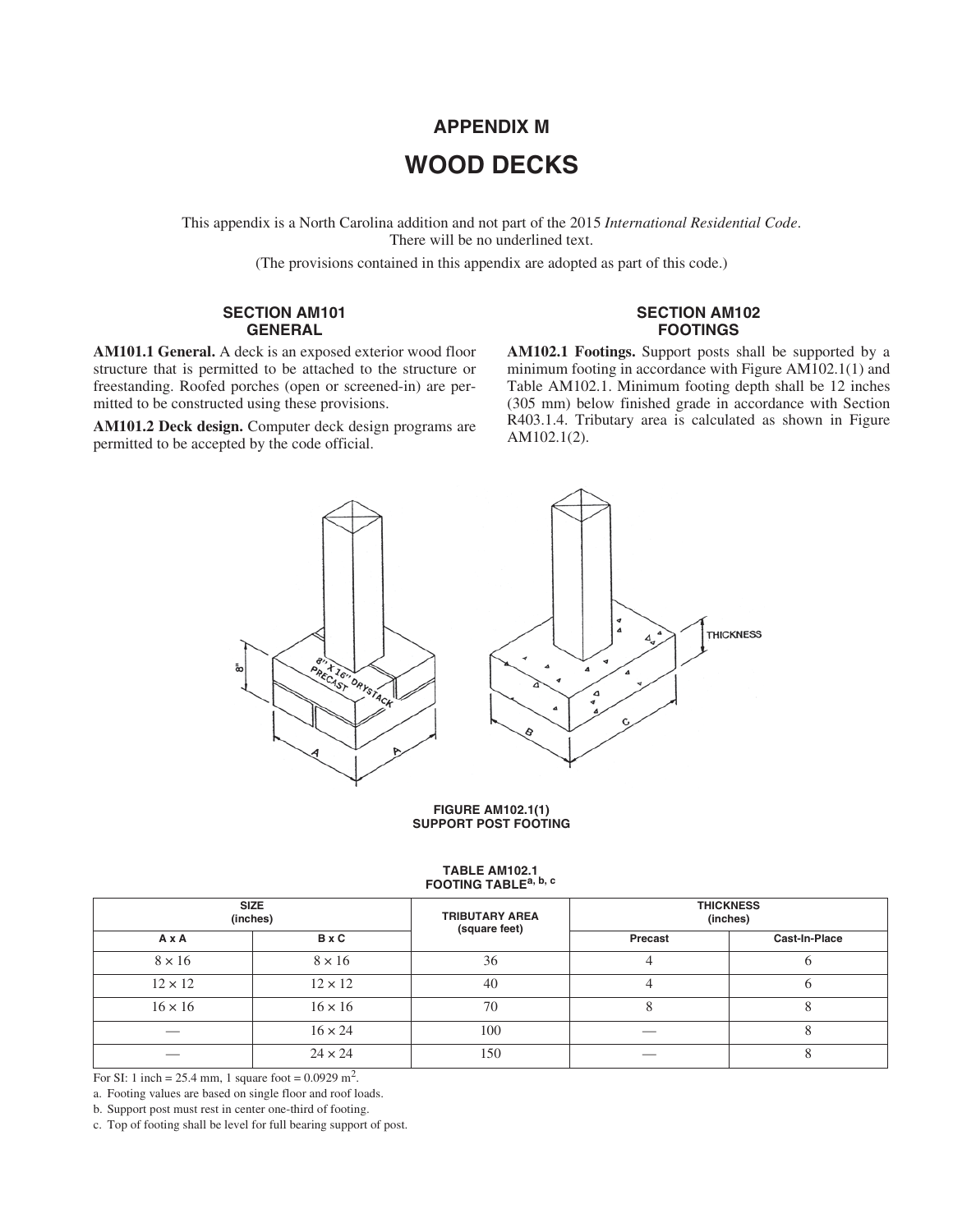

For SI: 1 inch = 25.4 mm, 1 square foot =  $0.0929$  m<sup>2</sup>.

**Note:** Tributary area of shaded section on the free standing deck shown is  $5' \times 6' = 30$  square feet (2.79 m<sup>2</sup>). Code will require a minimum footing of  $8'' \times 16''$  $(203 \text{ mm} \times 406 \text{ mm})$  in accordance with Table AM102.1.

> **FIGURE AM102.1(2) EXALCULATED TRIBUTARY AREA**

### **SECTION AM103 FLASHING**

**AM103.1 Flashing.** When attached to a structure, the structure to which it is attached shall have a treated wood band for the length of the deck, or corrosion-resistant flashing shall be used to prevent moisture from coming in contact with the untreated framing of the structure. Aluminum flashing shall not be used in conjunction with deck construction. The deck band and the structure band shall be constructed in contact with each other except on brick veneer structures and where plywood sheathing is required and properly flashed. Siding shall not be installed between the structure and the deck band. If attached to a brick structure, neither the flashing nor a treated band for brick structure is required. In addition, the treated deckband shall be constructed in contact with the brick veneer. Flashing shall be installed in accordance with Figure AM103.1.

### **SECTION AM104 DECK ATTACHMENT**

**AM104.1 Deck attachment.** When a deck is supported at the structure by attaching the deck to the structure, Tables  $AM104.1(1)$  and  $AM104.1(2)$  shall apply for attaching the deck band to the structure.

AM104.1.1 Masonry ledge support. If the deck band is supported by a minimum of  $\frac{1}{2}$  inch (13 mm) masonry ledge along the foundation wall,  $5/\text{g}$ -inch (16 mm) hot-dip galvanized bolts with washers spaced at 48 inches (1219) mm) o.c. are permitted to be used for support.

AM104.1.2 Other means of support. Joist hangers or other means of attachment are permitted to be connected to the house band and shall be properly flashed.

### **SECTION AM105 GIRDER SUPPORT AND SPAN**

AM105.1 General. Girders shall bear directly on the support post with the post attached at top to prevent lateral displacement or be connected to the side of the posts with two  $\frac{5}{8}$ inch (16 mm) hot-dip galvanized bolts with nut and washer. Girder support is permitted to be installed in accordance with Figure  $AM105.1(1)$  for top mount; Figure  $AM105.1(2)$  for side mount and Figure  $AM105.1(3)$  for split girders. See Figure  $AM105.1(4)$  for cantilevered girders.

AM105.2 Girder span for uncovered porches and decks. Maximum allowable spans for wood deck girders, as shown in Figure AM105.2, shall be in accordance with Table AM105.2. Girder plies shall be fastened with two rows of 10d  $(3\text{-inch} \times 0.128\text{-inch})$  nails minimum at 16 inches  $(406 \text{ mm})$ on center along each edge. Girders shall be permitted to cantilever at each end up to one-fourth of the actual beam span. Splices of multispan beams shall be located at interior post locations.

AM105.3 Girder span for roofed porches and decks. Girder spans for covered decks shall be in accordance with Tables  $R602.7(1)$  and  $(2)$ .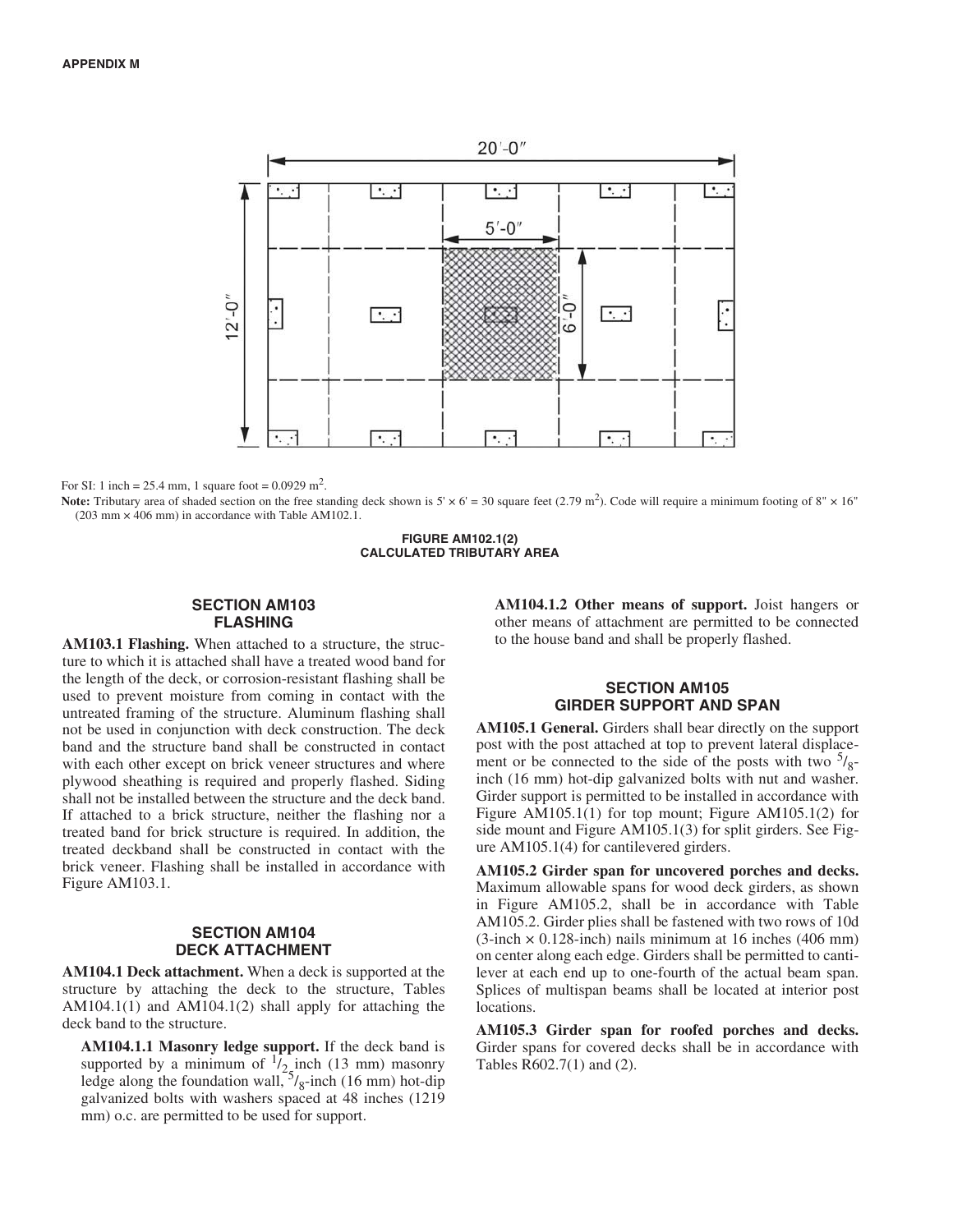

## **NO FLASHING - TREATED**

### **FLASHING BETWEEN**

For SI: 1 inch =  $25.4$  mm

### FIGURE AM103.1 **FLASHING FOR DECK ATTACHED TO STRUCTURE**

| <b>FASTENERS</b>                                                        | 8' MAX JOIST SPAN <sup>a</sup> | 16' MAX JOIST SPAN <sup>a</sup> |  |  |  |  |
|-------------------------------------------------------------------------|--------------------------------|---------------------------------|--|--|--|--|
| $\frac{5}{8}$ Hot-dip galvanized bolts with nut and washer <sup>b</sup> | $1 \& 3'$ -6" o.c.             | $1 \& 1' - 8"$ o.c.             |  |  |  |  |
| and                                                                     | and                            | and                             |  |  |  |  |
| 12d Common hot-dip galvanized nails <sup>c</sup>                        | $2 \& 8"$ o.c.                 | $3 \omega 6"$ o.c.              |  |  |  |  |
| ΟR                                                                      |                                |                                 |  |  |  |  |
| Self-drilling screw fastener <sup>d</sup>                               | 12" o.c. staggered             | 6" o.c. staggered               |  |  |  |  |

# TABLE AM104.1(1)<br>DECK ATTACHMENT FOR ALL STRUCTURES EXCEPT BRICK VENEER

For SI: 1 inch =  $25.4$ , 1 foot =  $304.8$  mm

a. Attachment interpolation between 8 foot and 16 foot joists span is allowed.

b. Minimum edge distance for bolts is  $2^{1/2}$  inches.

c. Nails must penetrate the supporting structure band a minimum of  $1^{1}/_{2}$  inches.

d. Self-drilling screw fastener having a minimum shank diameter of 0.195 inches and a length long enough to penetrate through the supporting structure band. The structure band shall have a minimum depth of  $1^{1}/_8$  inches. Screw shall be evaluated by an approved testing agency for allowable shear load for Southern Pine to Southern Pine lumber of 250 pounds and shall have a corrosion-resistant finish equivalent to hot dip galvanized. Minimum edge distance for screws is  $1^{7}/_{16}$  inches. A maximum of  $1/_{2}$  inch thick wood structural panel is permitted to be located between the deck ledger and the structure band.

# TABLE AM104.1(2)<br>DECK ATTACHMENT FOR BRICK VENEER STRUCTURES

| <b>FASTENERS</b>                                      | <b>8' MAX JOIST SPAN<sup>a</sup></b> | 16' MAX JOIST SPAN <sup>a</sup> |
|-------------------------------------------------------|--------------------------------------|---------------------------------|
| Hot-dip galvanized bolts with nut and washer $\theta$ | $\bigcap$<br>$\omega$<br>o.c         | (a)<br>o.c                      |

For SI: 1 inch =  $25.4$ , 1 foot =  $304.8$  mm.

a. Attachment interpolation between 8 foot and 16 foot joist span is allowed.

b. Minimum edge distance for bolts is  $2^{1}/_{2}$  inches.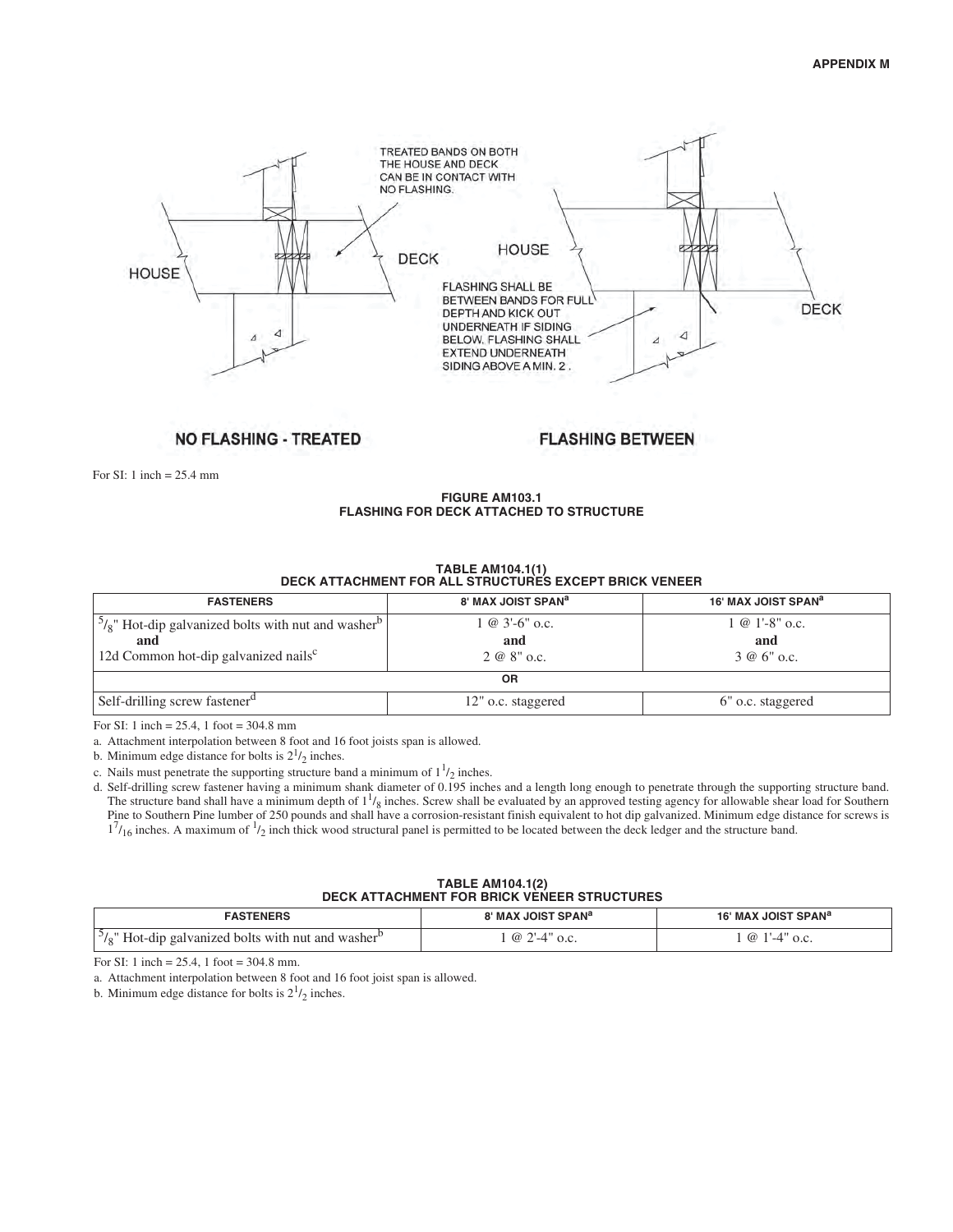

**FIGURE AM105.1(1)** *4* **TOP MOUNT/FLUSH GIRDER** 



split girder limited to floor loads only and cantilever girder ends allowed per AM105.1(4).

For SI: 1 inch =  $25.4$  mm.

### **FIGURE AM105.1(3) SPLIT GIRDER**

### **SECTION AM106 JOIST SPANS AND CANTILEVERS**

AM106.1 Joist spans for uncovered porches and decks. Maximum allowable spans for wood deck joists, as shown in Figure AM106.1, shall be in accordance with Table AM106.1. Deck joists shall be permitted to cantilever not greater than one-fourth of the actual, adjacent joist span.

AM106.1.1 Lateral restraint at supports. Joist ends and bearing locations shall be provided with lateral restraint to prevent rotation. Where lateral restraint is provided by

**FIGURE AM105.1(2) SIDE MOUNT DROPPED GIRDER** 



For SI: 1 inch =  $25.4$  mm.

### **FIGURE AM105.1(4) CANTILIEVERED DROPPED GIRDER**

joist hangers or blocking between joists, their depth shall equal not less than 60 percent of the joist depth. Where lateral restraint is provided by rim joists, they shall be secured to the end of each joist with not less than  $(3)$  10d  $(3\text{-inch} \times 0.128\text{-inch})$  nails or  $(3)$  No.  $10 \times 3\text{-inch}$  (76 mm) long wood screws.

AM106.2. Roofed porches and decks. Joists spans shall be in accordance with Table  $R502.3.1(2)$  with 40-pounds persquare-foot live load and 10-pounds per-square-foot dead load. Cantilevered floor joists shall be in accordance with Table R502.3.3(1).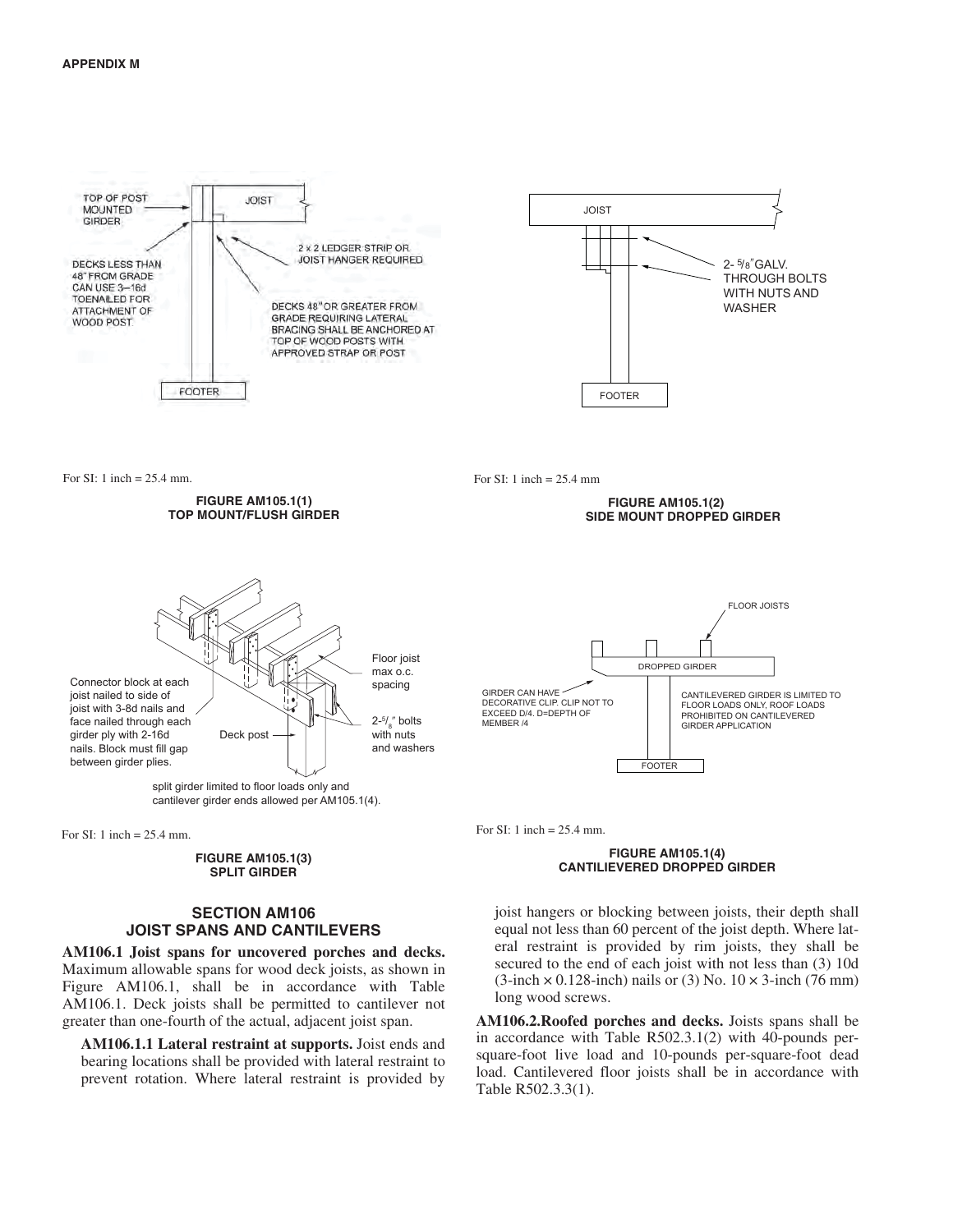| <b>SPECIES<sup>c</sup></b>                                                                                                                                                            | SIZE <sup>d</sup>                  | DECK JOIST SPAN LESS THAN OR EQUAL TO:<br>(feet) |          |           |          |          |          |          |
|---------------------------------------------------------------------------------------------------------------------------------------------------------------------------------------|------------------------------------|--------------------------------------------------|----------|-----------|----------|----------|----------|----------|
|                                                                                                                                                                                       |                                    | 6                                                | 8        | 10        | 12       | 14       | 16       | 18       |
|                                                                                                                                                                                       | $2 - 2 \times 6$                   | $6 - 11$                                         | $5 - 11$ | $5 - 4$   | $4 - 10$ | $4-6$    | $4 - 3$  | $4-0$    |
|                                                                                                                                                                                       | $2-2\times8$                       | $8-9$                                            | $7 - 7$  | $6-9$     | $6 - 2$  | $5-9$    | $5 - 4$  | $5-0$    |
|                                                                                                                                                                                       | $2-2\times10$                      | $10-4$                                           | $9-0$    | $8-0$     | $7 - 4$  | $6 - 9$  | $6 - 4$  | $6-0$    |
| Southern pine                                                                                                                                                                         | $2 - 2 \times 12$                  | $12 - 2$                                         | $10-7$   | $9 - 5$   | $8 - 7$  | $8-0$    | $7-6$    | $7-0$    |
|                                                                                                                                                                                       | $3-2\times 6$                      | $8 - 2$                                          | $7 - 5$  | $6 - 8$   | $6 - 1$  | $5 - 8$  | $5 - 3$  | $5-0$    |
|                                                                                                                                                                                       | $3-2\times8$                       | $10-10$                                          | $9 - 6$  | $8-6$     | $7-9$    | $7 - 2$  | $6 - 8$  | $6 - 4$  |
|                                                                                                                                                                                       | $3 - 2 \times 10$                  | $13-0$                                           | $11-3$   | $10-0$    | $9 - 2$  | $8-6$    | $7 - 11$ | $7-6$    |
|                                                                                                                                                                                       | $3 - 2 \times 12$                  | $15-3$                                           | $13-3$   | $11 - 10$ | $10-9$   | $10-0$   | $9 - 4$  | $8 - 10$ |
|                                                                                                                                                                                       | $3 \times 6$ or $2 - 2 \times 6$   | $5 - 5$                                          | $4 - 8$  | $4 - 2$   | $3-10$   | $3-6$    | $3 - 1$  | $2 - 9$  |
| Douglas fir-larch <sup>e</sup> ,<br>hem-fir <sup>e</sup> ,<br>spruce-pine-fir <sup>e</sup> ,<br>redwood,<br>western cedars,<br>ponderosa pine <sup>f</sup> ,<br>red pine <sup>f</sup> | $3 \times 8$ or $2 - 2 \times 8$   | $6 - 10$                                         | $5 - 11$ | $5 - 4$   | $4 - 10$ | $4-6$    | $4 - 1$  | $3 - 8$  |
|                                                                                                                                                                                       | $3 \times 10$ or $2 - 2 \times 10$ | $8 - 4$                                          | $7 - 3$  | $6 - 6$   | $5 - 11$ | $5 - 6$  | $5 - 1$  | $4 - 8$  |
|                                                                                                                                                                                       | $3 \times 12$ or $2 - 2 \times 12$ | $9 - 8$                                          | $8 - 5$  | $7-6$     | $6 - 10$ | $6 - 4$  | $5 - 11$ | $5 - 7$  |
|                                                                                                                                                                                       | $4 \times 6$                       | $6 - 5$                                          | $5-6$    | $4 - 11$  | $4-6$    | $4 - 2$  | $3 - 11$ | $3 - 8$  |
|                                                                                                                                                                                       | $4 \times 8$                       | $8 - 5$                                          | $7 - 3$  | $6 - 6$   | $5 - 11$ | $5 - 6$  | $5 - 2$  | $4 - 10$ |
|                                                                                                                                                                                       | $4 \times 10$                      | $9 - 11$                                         | $8 - 7$  | $7 - 8$   | $7-0$    | $6 - 6$  | $6-1$    | $5 - 8$  |
|                                                                                                                                                                                       | $4 \times 12$                      | $11-5$                                           | $9 - 11$ | $8 - 10$  | $8 - 1$  | $7-6$    | $7-0$    | $6 - 7$  |
|                                                                                                                                                                                       | $3 - 2 \times 6$                   | $7 - 4$                                          | $6 - 8$  | $6-0$     | $5-6$    | $5 - 1$  | $4 - 9$  | $4-6$    |
|                                                                                                                                                                                       | $3-2\times8$                       | $9 - 8$                                          | $8 - 6$  | $7 - 7$   | $6 - 11$ | $6 - 5$  | $6-0$    | $5 - 8$  |
|                                                                                                                                                                                       | $3 - 2 \times 10$                  | $12-0$                                           | $10-5$   | $9 - 4$   | $8-6$    | $7 - 10$ | $7 - 4$  | $6 - 11$ |
|                                                                                                                                                                                       | $3 - 2 \times 12$                  | $13 - 11$                                        | $12-1$   | $10-9$    | $9-10$   | $9 - 1$  | $8-6$    | $8-1$    |

# TABLE AM105.2<br>DECK GIRDER SPAN LENGTHS<sup>a, b</sup><br>(feet – inches)

For SI: 1 inch = 25.4 mm, 1 foot = 304.8 mm, 1 pound per square foot =  $0.0479$  kPa, 1 pound =  $0.454$  kg.

a. Ground snow load, live load = 40 psf, dead load = 10 psf,  $L/\Delta = 360$  at main span,  $L/\Delta = 180$  at cantilever with a 220-pound point load applied at the end. b. Girders supporting deck joists from one side only.

c. No. 2 grade, wet service factor.

d. Girder depth shall be greater than or equal to depth of joists with a flush beam condition.

e. Includes incising factor.

f. Northern species. Incising factor not included.



**FIGURE AM105.2 TYPICAL DECK GIRDER SPANS**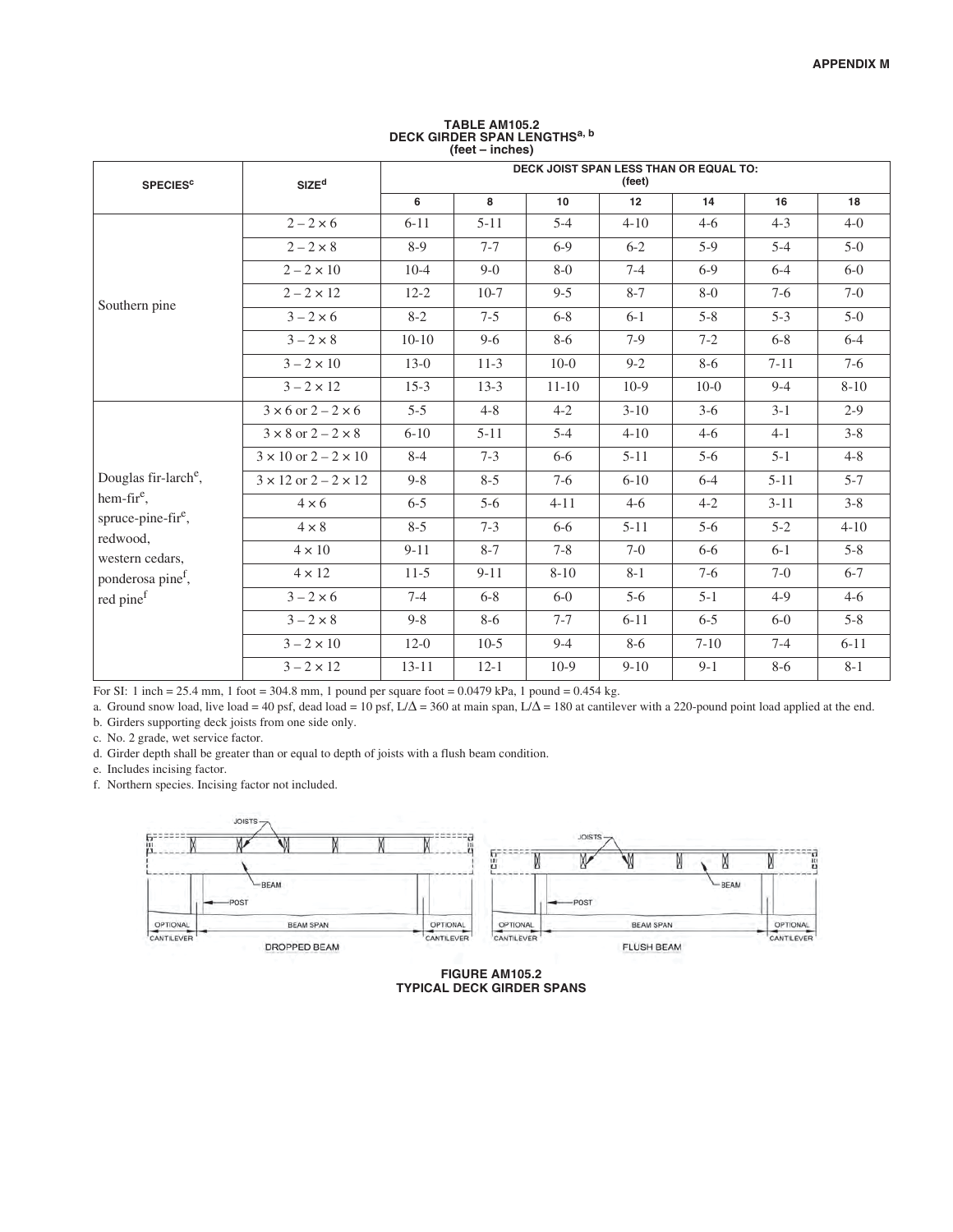| <b>SPECIES<sup>a</sup></b>                                                            | <b>SIZE</b>   | SPACING OF DECK JOISTS WITH NO CANTILEVER <sup>D</sup><br>(inches) |           |           | SPACING OF DECK JOISTS WITH CANTILEVERS <sup>C</sup><br>(inches) |          |           |
|---------------------------------------------------------------------------------------|---------------|--------------------------------------------------------------------|-----------|-----------|------------------------------------------------------------------|----------|-----------|
|                                                                                       |               | 12                                                                 | 16        | 24        | 12                                                               | 16       | 24        |
|                                                                                       | $2 \times 6$  | $9 - 11$                                                           | $9-0$     | $7 - 7$   | $6 - 8$                                                          | $6 - 8$  | $6 - 8$   |
| Southern pine                                                                         | $2 \times 8$  | $13-1$                                                             | $11 - 10$ | $9 - 8$   | $10-1$                                                           | $10-1$   | $9 - 8$   |
|                                                                                       | $2 \times 10$ | $16-2$                                                             | $14-0$    | $11-5$    | $14-6$                                                           | $14-0$   | $11-5$    |
|                                                                                       | $2 \times 12$ | $18-0$                                                             | $16-6$    | $13-6$    | $18-0$                                                           | $16-6$   | $13-6$    |
|                                                                                       | $2 \times 6$  | $9-6$                                                              | $8 - 8$   | $7 - 2$   | $6 - 3$                                                          | $6 - 3$  | $6 - 3$   |
| Douglas fir-larch <sup>d</sup> ,<br>hem-fi $r^d$ ,                                    | $2 \times 8$  | $12-6$                                                             | $11 - 1$  | $9-1$     | $9 - 5$                                                          | $9 - 5$  | $9-1$     |
| spruce-pine-fir <sup>d</sup>                                                          | $2 \times 10$ | $15-8$                                                             | $13 - 7$  | $11 - 1$  | $13 - 7$                                                         | $13 - 7$ | $11-1$    |
|                                                                                       | $2 \times 12$ | $18-0$                                                             | $15-9$    | $12 - 10$ | $18-0$                                                           | $15-9$   | $12 - 10$ |
| Redwood,<br>western cedars,<br>ponderosa pine <sup>e</sup> ,<br>red pine <sup>e</sup> | $2 \times 6$  | $8 - 10$                                                           | $8-0$     | $7-0$     | $5 - 7$                                                          | $5 - 7$  | $5 - 7$   |
|                                                                                       | $2 \times 8$  | $11 - 8$                                                           | $10-7$    | $8 - 8$   | $8-6$                                                            | $8-6$    | $8-6$     |
|                                                                                       | $2 \times 10$ | $14 - 11$                                                          | $13-0$    | $10-7$    | $12-3$                                                           | $12-3$   | $10-7$    |
|                                                                                       | $2 \times 12$ | $17-5$                                                             | $15-1$    | $12 - 4$  | $16-5$                                                           | $15-1$   | $12 - 4$  |

# TABLE AM106.1<br>DECK JOIST SPANS FOR COMMON LUMBER SPECIES<sup>f</sup><br>(feet – inches)

For SI: 1 inch = 25.4 mm, 1 foot = 304.8 mm, 1 pound per square foot =  $0.0479$  kPa, 1 pound =  $0.454$  kg.

a. No. 2 grade with wet service factor.

b. Ground snow load, live load = 40 psf, dead load = 10 psf,  $L/\Delta$  = 360.

c. Ground snow load, live load = 40 psf, dead load = 10 psf,  $L/\Delta = 360$  at main span,  $L/\Delta = 180$  at cantilever with a 220-pound point load applied to end.

d. Includes incising factor.

e. Northern species with no incising factor.

f. Cantilevered spans not exceeding the nominal depth of the joist are permitted.



FIGURE AM106.1 **TYPICAL DECK JOIST SPANS**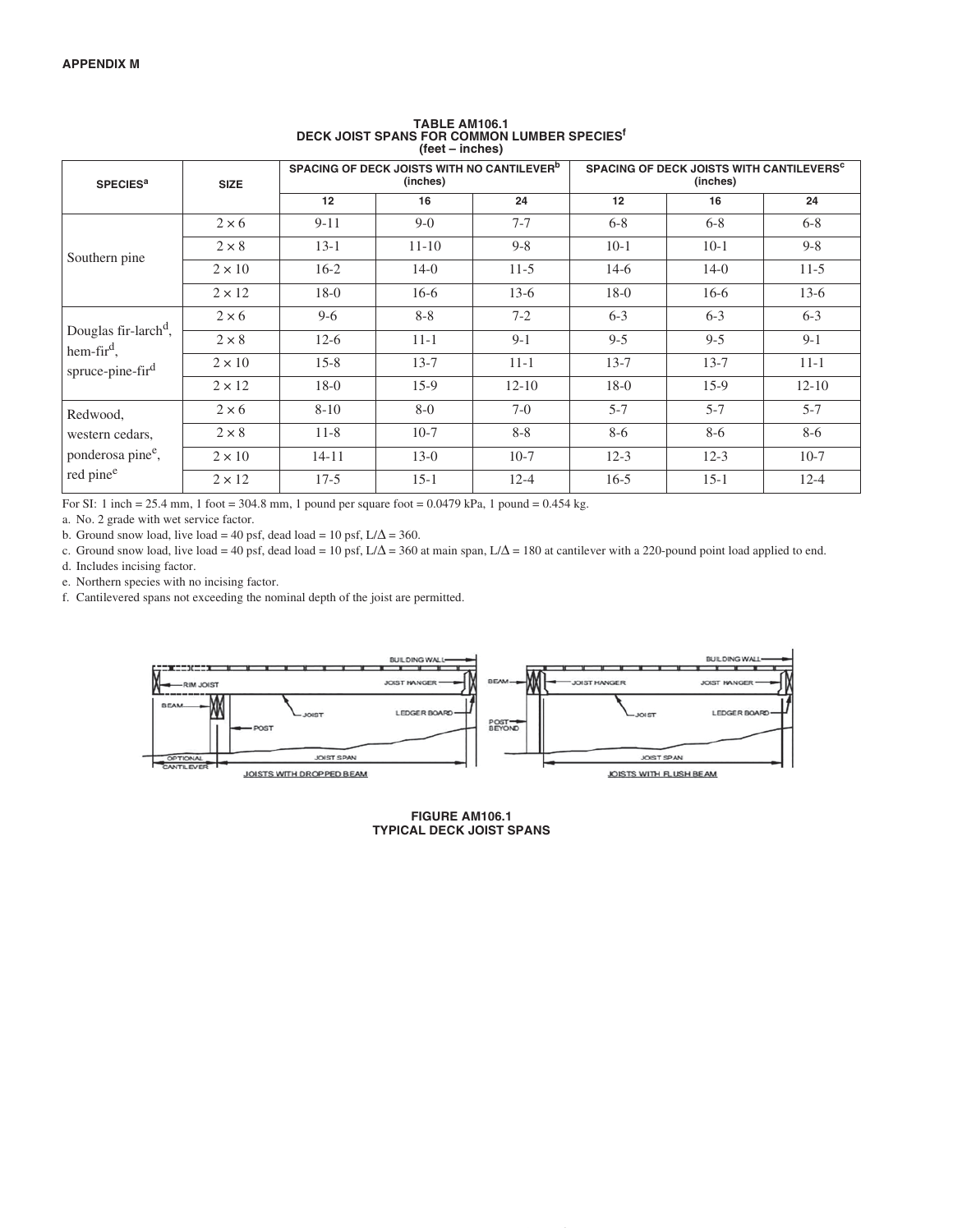## **SECTION AM107 FLOOR DECKING**

**AM107.1 Floor decking.** Floor decking shall be No. 2 grade treated Southern Pine or equivalent. The minimum floor decking thickness shall be in accordance with Table  $AM107.1$ .

# TABLE AM107.1<br><mark>FLOOR DECKING THICKNESS</mark>

| <b>SPACING</b>   | <b>DECKING</b><br>(nominal) |
|------------------|-----------------------------|
| $12"$ o.c.       | $1"$ S <sub>4</sub> S       |
| $16"$ o.c.       | $1"$ T&G                    |
| $19.2$ " o.c.    | $1^{1}/_{4}$ " S4S          |
| $24" - 36"$ o.c. | $2"$ S <sub>4</sub> S       |

For SI: 1 inch =  $25.4$ , 1 foot =  $304.8$  mm.

## **SECTION AM108 POST HEIGHT**

**AM108.1 Post height.** Maximum height of deck support posts shall be in accordance with Table AM108.1.

**TABLE AM108.1 DECK SUPPORT POST HEIGHT** 

| POST SIZE <sup>a</sup> | <b>MAXIMUM POST HEIGHT<sup>b, c</sup></b> |
|------------------------|-------------------------------------------|
| $4" \times 4"$         | $8' - 0''$                                |
| $6" \times 6"$         | $20' - 0''$                               |

For SI: 1 inch =  $25.4$ . 1 foot =  $304.8$  mm.

a. This table is based on No. 2 Southern Pine posts.

b. From top of footing to bottom of girder.

c. Decks with post heights exceeding these requirements shall be designed by a registered design professional.

### **SECTION AM109 DECK BRACING**

AM109.1 Deck bracing. Decks shall be braced to provide lateral stability. Lateral stability shall be provided in accordance with one of the methods in Sections AM109.1.1 through AM109.1.5.

**AM109.1.1 Lateral bracing not required.** When the deck floor height is less than 4 feet  $(1219 \text{ mm})$  above finished grade as shown in Figure  $AM109.1(1)$  and the deck is attached to the structure in accordance with Section AM104, lateral bracing is not required. Lateral bracing is not required for freestanding decks with a deck floor height 30 inches (762 mm) or less above finished grade.

**AM109.1.2. Knee bracing.**  $4 \times 4$  wood knee braces are permitted to be provided on each column in both directions. The knee braces shall attach to each post at a point not less than  $\frac{1}{3}$  of the post length from the top of the post, and the braces shall be angled between  $45$  degrees  $(0.79)$ rad) and 60 degrees  $(1.05 \text{ rad})$  from the horizontal. Knee braces shall be bolted to the post and the girder/double band with one  $\frac{5}{8}$ -inch (16 mm) hot-dip galvanized bolt with nut and washer at both ends of the brace as shown in Figure  $AM109.1(2)$ 

**AM109.1.3. Post embedment.** For free standing decks without knee braces or diagonal bracing, lateral stability is permitted to be provided by embedding the post in accordance with Figure AM109.1(3) and Table AM109.1.

**TABLE AM109.1 POST EMEBEDMENT FOR FREE STANDING DECKS** 

| <b>POST SIZE</b> | <b>MAXIMUM</b><br><b>TRIBUTARY</b><br><b>AREA</b> | <b>MAXIMUM</b><br><b>POST</b><br><b>HEIGHT</b> | <b>EMPEDMENT</b><br><b>DEPTH</b> | <b>CONCRETE</b><br><b>DIAMETER</b> |
|------------------|---------------------------------------------------|------------------------------------------------|----------------------------------|------------------------------------|
| $4" \times 4"$   | 48 SF                                             | $4'$ -0"                                       | $2' - 6''$                       | $1'$ -0"                           |
| $6" \times 6"$   | 120 SF                                            | $6' - 0''$                                     | $3' - 6''$                       | $1' - 8"$                          |

For SI: 1 inch = 25.4 mm, 1 square foot =  $0.0929 \text{ m}^2$ .



Less than 4' (decking to grade) and attached to structure no bracing required

For SI: 1 inch =  $25.4$ , 1 foot =  $304.8$  mm.

**FIGURE AM109.1(1) NO LATERAL BRACING** 



For SI: 1 inch =  $25.4$ , 1 foot =  $304.8$  mm.

**FIGURE AM109.1(2) KNEE BRACING**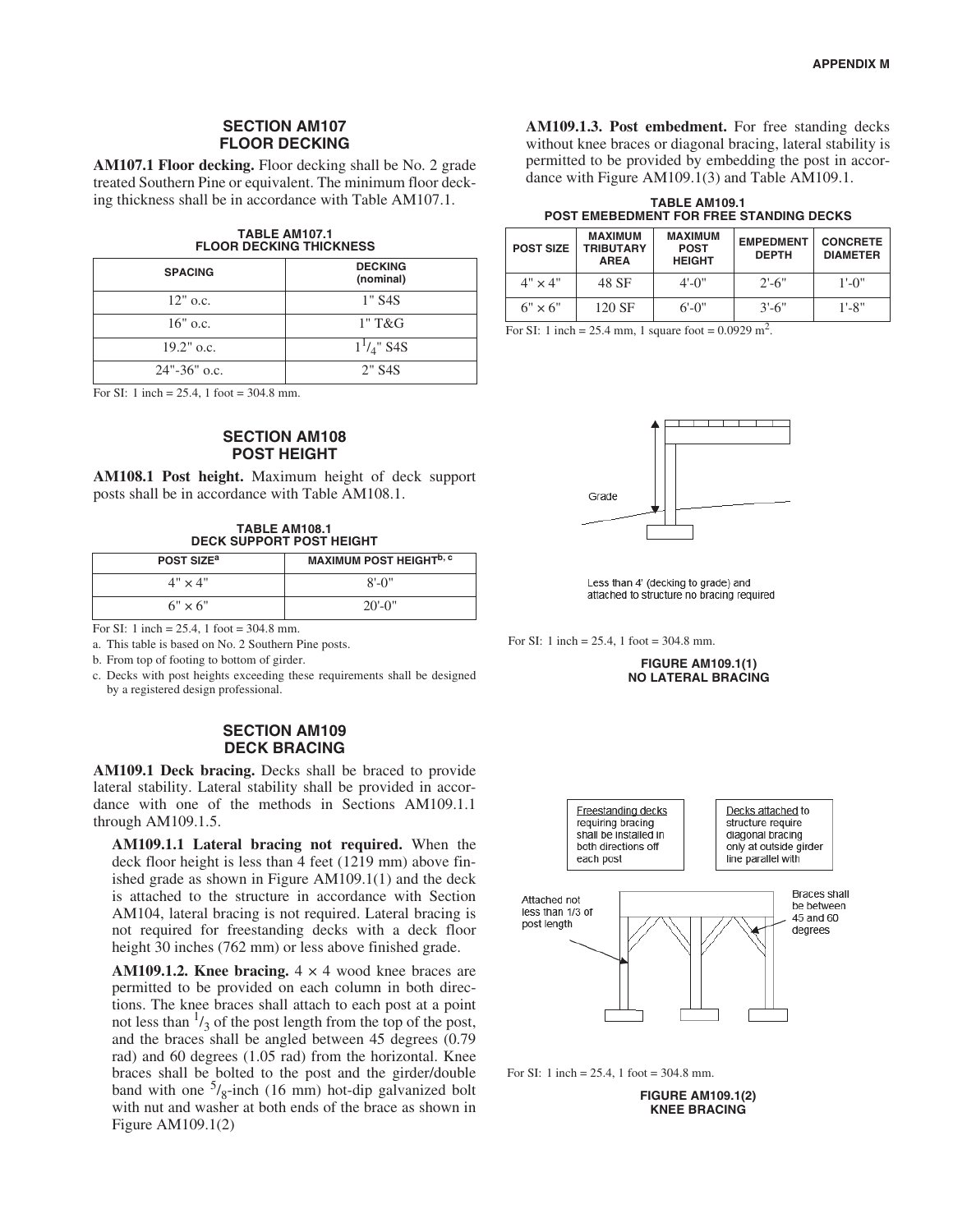**AM109.1.4. Cross bracing.**  $2 \times 6$  diagonal vertical cross bracing is permitted to be provided in two perpendicular directions for free standing decks or parallel to the structure at the exterior column line for attached decks. The  $2 \times$ 6 bracing shall be attached to the posts with one  $\frac{5}{8}$ -inch (16 mm) hot-dip galvanized bolt with nut and washer at each end of each bracing member in accordance with Figure AM109.1(4).

AM109.1.5. Piles in coastal regions. For embedment of piles in coastal regions, see Chapter 46.

### **SECTION AM110 STAIRS**

AM110.1 Stair construction. Stringer spans shall be no greater than 7 feet (2134 mm) between supports. Spacing between stringers shall be based upon decking material used in accordance with AM107.1. Each stringer shall have a minimum of  $3^{1}/_{2}$  inches (89 mm) between step cut and back of stringer. If used, suspended headers shall be attached with  $\frac{3}{8}$ inch (9.5 mm) galvanized bolts with nuts and washers to securely support stringers at the top. See Figure AM 110.1.



**FIGURE AM109.1(4) CROSS BRACING**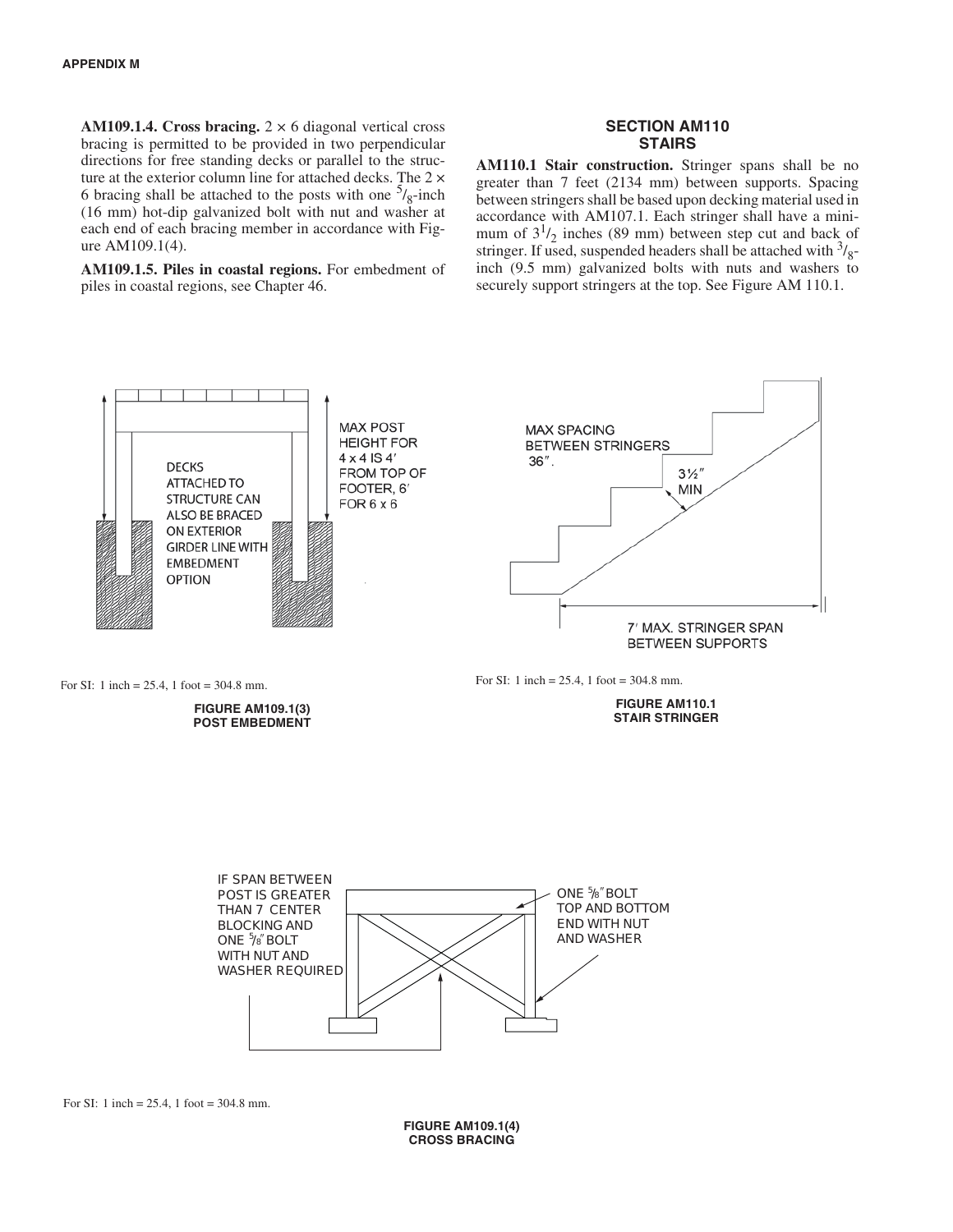## **SECTION AM111 HANDRAILS, GUARDS AND GENERAL**

AM111.1 Handrails, guards and general. Deck handrails, guards and general construction shall be as shown in Figure AM111.1.



For SI: 1 inch =  $25.4$ , 1 foot =  $304.8$  mm.

**FIGURE AM111.1 DECK CONSTRUCTION**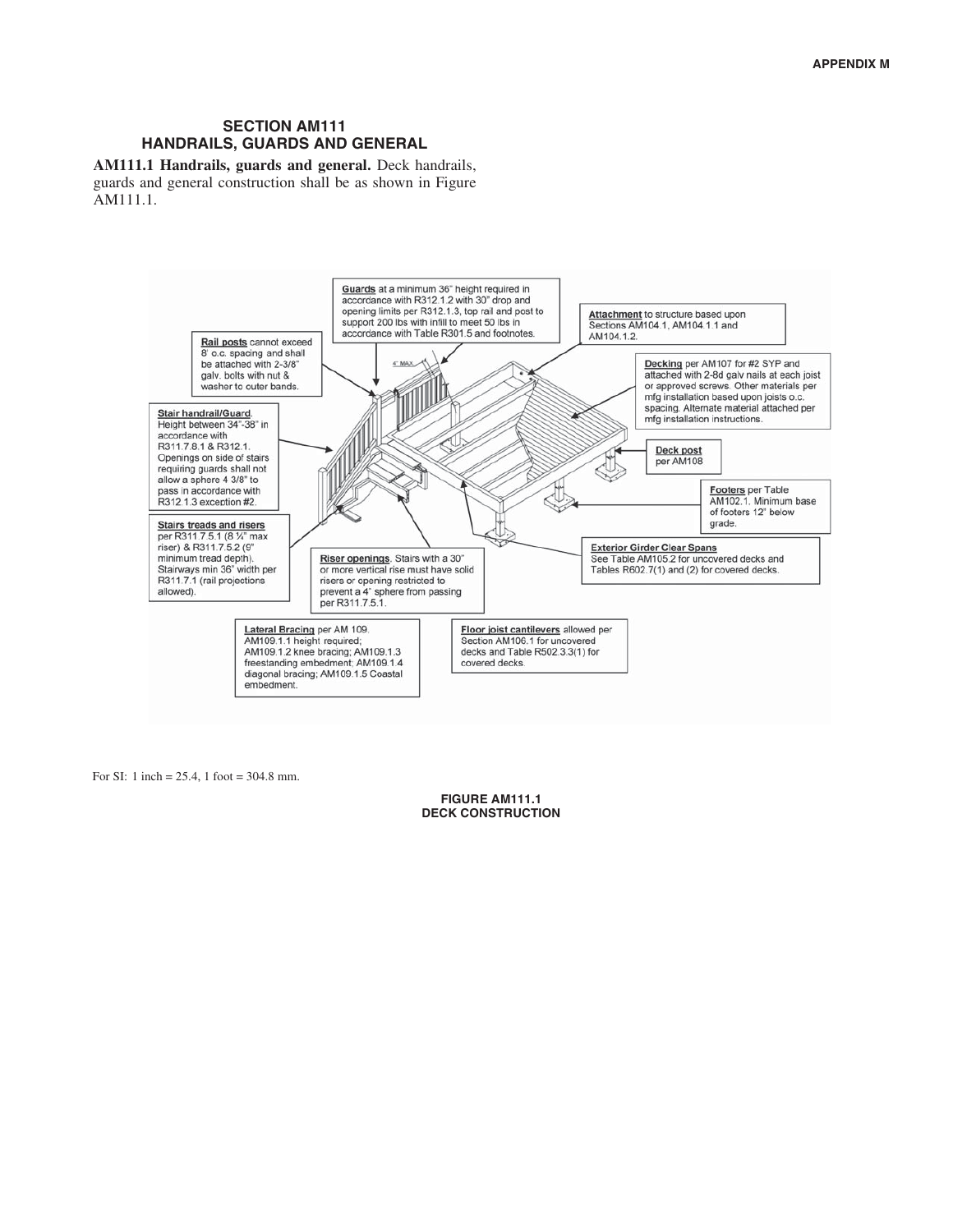2. The headroom for spiral stairways shall be in accordance with Section R311.7.10.1.

R311.7.3 Vertical rise. A flight of stairs shall not have a vertical rise larger than 147 inches (3734 mm) between floor levels or landings.

### R311.7.4 Walkline. Deleted.

**R311.7.5 Stair treads and risers.** Stair treads and risers shall meet the requirements of this section. For the purposes of this section, dimensions and dimensioned surfaces shall be exclusive of carpets, rugs or runners.

**R311.7.5.1 Risers.** The riser height shall be not more than  $\underline{8}^{1}/\underline{4}$  inches (210 mm). The riser shall be measured vertically between leading edges of the adjacent treads. The greatest riser height within any flight of stairs shall not exceed the smallest by more than  $\frac{3}{8}$  inch (9.5 mm). The top and bottom riser of interior stairs shall not exceed the smallest riser within that stair run by more than  $\frac{3}{4}$  inch  $(19 \text{ mm})$ . The height of the top and bottom riser of the interior stairs shall be measured from the permanent finished surface (carpet excluded). Where the bottom riser of an exterior stair adjoins an exterior walk, porch, driveway, patio, garage floor, or finish grade, the height of the riser may be less than the height of the adjacent risers.

R311.7.5.2 Treads. The minimum tread depth shall be not less than  $9$  inches  $(229 \text{ mm})$ . The tread depth shall be measured horizontally between the vertical planes of the foremost projection of adjacent treads and at a right angle to the tread's leading edge. The greatest tread depth within any flight of stairs shall not exceed the smallest by more than  $\frac{3}{8}$  inch (9.5 mm).

**R311.7.5.2.1 Winder treads.** Winder treads shall have a tread depth of not less than  $9$  inches  $(229 \text{ mm})$ measured between the vertical planes of the foremost projection of adjacent treads at the intersections with the walkline. Winder treads shall have a tread depth of not less than  $\frac{4}{10}$  inches ( $\frac{102}{2}$  mm) at any point within the clear width of the stair. Within any flight of stairs, the largest winder tread depth at the walkline shall not exceed the smallest winder tread by more than  $\frac{3}{8}$  inch  $(9.5 \text{ mm})$ .

**R311.7.5.3 Nosings.** The radius of curvature at the nosing shall be not greater than  $\frac{9}{16}$  inch (14 mm). A nosing projection not less than  $\frac{3}{4}$  inch (19 mm) and not more than  $1\frac{1}{4}$  inches (32 mm) shall be provided on stairways with solid risers. The greatest nosing projection shall not exceed the smallest nosing projection by more than  $\frac{3}{8}$ inch  $(9.5 \text{ mm})$  between two stories, including the nosing at the level of floors and landings. Beveling of nosings shall not exceed  $\frac{1}{2}$  inch (12.7 mm).

### **Exceptions:**

- $\frac{1}{\sqrt{2}}$ . A nosing projection is not required where the tread depth is not less than 11 inches (279 mm).
- 2. The opening between adjacent treads is not limited on stairs with a total rise of 30 inches  $(762$  mm) or less.

R311.7.5.4 Exterior plastic composite stair treads. Plastic composite exterior stair treads shall comply with the provisions of this section and the requirements of ASTM D7032.

**R311.7.6 Landings for stairways.** There shall be a floor or landing at the top and bottom of each stairway. A flight of stairs shall not have a vertical rise larger than 12 feet 3 inches (3734 mm) between floor levels or landings. The width of each landing shall not be less than the width of the stairway served. Every landing shall have a minimum dimension of 36 inches (914 mm) measured in the direction of travel.

**Exception:** A floor or landing is not required at the top of an interior flight of stairs, including stairs in an enclosed garage, provided that a door does not swing over the stairs

R311.7.7 Stairway walking surface. The walking surface of treads and landings of stairways shall be sloped not steeper than one unit vertical in 48 inches horizontal (2-percent slope).

**R311.7.8 Handrails.** Handrails shall be provided on not less than one side of each continuous run of treads or flight with four or more risers.

R311.7.8.1 Height. Handrail height, measured vertically from the sloped plane adjoining the tread nosing, or finish surface of ramp slope, shall be not less than 34 inches (864 mm) and not more than 38 inches (965 mm).

### **Exceptions:**

- 1. The use of a volute, turnout or starting easing shall be allowed over the lowest tread.
- 2. Where handrail fittings or bendings are used to provide continuous transition between flights, transitions at winder treads, the transition from handrail to *guard*, or used at the start of a flight, the handrail height at the fittings or bendings shall be permitted to exceed 38 inches (956) mm).

**R311.7.8.2 Continuity.** Handrails for stairways shall be continuous for the full length of the flight, from a point directly above the top riser of the flight to a point directly above the lowest riser of the flight. Handrail ends shall be returned or shall terminate in newel posts or safety terminals. Handrails adjacent to a wall shall have a space of not less than  $1\frac{1}{2}$  inches (38 mm) between the wall and the handrails.

### Exceptions:

- 1. Handrails shall be permitted to be interrupted by a newel post at the turn.
- 2. The use of a volute, turnout, starting easing or starting newel shall be allowed over the lowest tread.
- 3. Two or more separate rails shall be considered continuous if the termination of the rails occurs within 6 inches  $(152 \text{ mm})$  of each other. If transitioning between a wall-mounted handrail and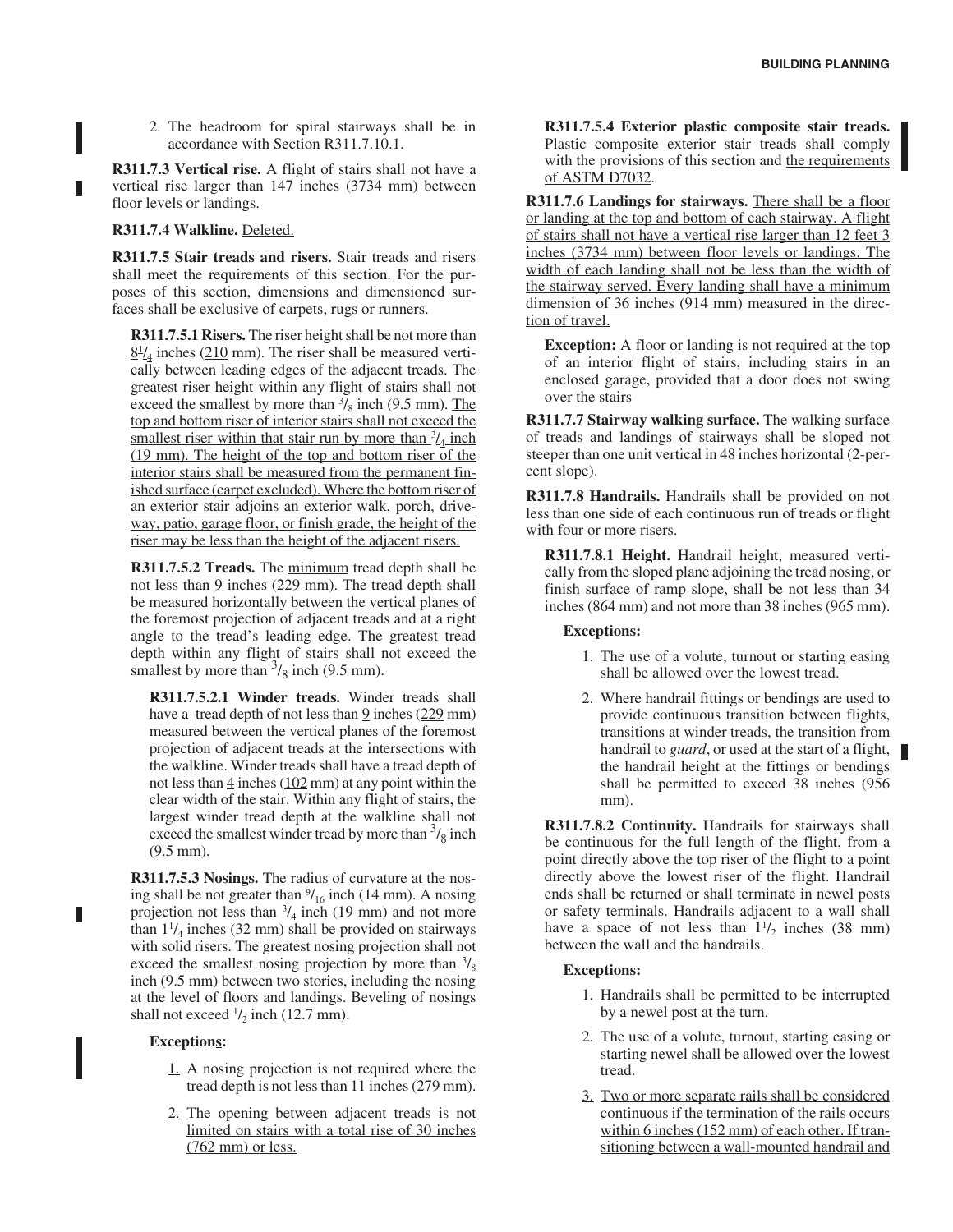a guardrail/handrail, the wall-mounted rail shall return into the wall.

**R311.7.8.3 Grip-size.** Required handrails shall be of one of the following types or provide equivalent graspability.

- 1. Type I. Handrails with a circular cross section shall have an outside diameter of not less than  $1\frac{1}{4}$ inches  $(32 \text{ mm})$  and not greater than 2 inches  $(51$ mm). If the handrail is not circular, it shall have a perimeter dimension of not less than 4 inches (102) mm) and not greater than  $6^{1}/_{4}$  inches (160 mm) with a cross section of dimension of not more than  $2^{1}/_{4}$  inches (57 mm). Edges shall have a radius of not less than  $0.01$  inch  $(0.25$  mm).
- 2. Type II. Handrails with a perimeter greater than  $6^{1}/_{4}$  inches (160 mm) shall have a graspable finger recess area on both sides of the profile. The finger recess shall begin within a distance of  $\frac{3}{4}$  inch (19) mm) measured vertically from the tallest portion of the profile and achieve a depth of not less than  $^{5}/_{16}$  inch (8 mm) within  $^{7}/_{8}$  inch (22 mm) below the widest portion of the profile. This required depth shall continue for not less than  $\frac{3}{8}$  inch (10) mm) to a level that is not less than  $1^3/\frac{1}{4}$  inches (45) mm) below the tallest portion of the profile. The width of the handrail above the recess shall be not less than  $1^{1}/_4$  inches (32 mm) and not more than  $2<sup>3</sup>/4$  inches (70 mm). Edges shall have a radius of not less than  $0.01$  inch  $(0.25$  mm).

**Exception:** Exterior handrails (garages and areas exposed to the weather) shall not be more than  $3\frac{1}{2}$  inches (89 mm) in cross-section dimension.

R311.7.8.4 Exterior plastic composite handrails. Plastic composite exterior handrails shall comply with the requirements of **ASTM D7032**.

**R311.7.9 Illumination.** Stairways shall be provided with illumination in accordance with Section R303.7.

R311.7.10 Special stairways. Spiral stairways, bulkhead enclosure stairways and bowed tread stairways shall comply with the requirements of Section R311.7 except as specified in Sections R311.7.10.1 through  $R311.7.10.3$ .

R311.7.10.1 Spiral stairways. Spiral stairways are permitted, provided that the clear width at and below the handrail is not less than  $26$  inches  $(660 \text{ mm})$  and the walkline radius is not greater than  $24^{1}/_{2}$  inches (622) mm). Each tread shall have a depth of not less than  $6\frac{3}{4}$ inches  $(171 \text{ mm})$  at the walkline. All treads shall be identical, and the rise shall be not more than  $9^{1}/_2$  inches  $(241 \text{ mm})$ . Headroom shall be not less than 6 feet 6 inches  $(1982 \text{ mm})$ .

R311.7.10.2 Bulkhead enclosure stairways. Stairways serving bulkhead enclosures, not part of the required building egress, providing access from the outside grade level to the basement shall be exempt from the requirements of Sections R311.3 and R311.7 where the height from the *basement* finished floor level to

*grade* adjacent to the stairway is not more than 8 feet (2438 mm) and the *grade* level opening to the stairway is covered by a bulkhead enclosure with hinged doors or other *approved* means.

R311.7.10.3 Bowed tread stairways. Bowed tread stairways are permitted provided they are uniform in bowed tread depth along the entire width of the tread with not more than  $\frac{3}{2}$ -inch (9.5 mm) variance from greatest to smallest tread in the stairway flight. At no point shall the tread be less than 9 inches (229 mm) with a nosing as listed in Sections  $R311.7.5.2$  and R311.7.5.3, respectively.

**R311.7.10.3.1 Standard stairway application.** The bottom three treads in a standard straight run stairway application as listed under Section R311.7.5.2 are permitted to bow provided that, at no point along the width of the tread, they are less than 9 inches  $(229$  mm) as measured under Section R311.7.5.2 and each bowed tread is uniform with other bowed treads with no more than  $\frac{3}{2}$ -inch (9.5 mm) variance from greatest to least. Nosing is required as listed in Section R311.7.5.3.

R311.7.10.3.2 Bowed tread circular stairways. Bowed treads in a circular stairway are permitted provided they are uniform, as per winder treads as listed in Section R311.7.5.2, measured at a point 12 inches  $(305 \text{ mm})$  from the side where the treads are narrower. At this walk line, bowed treads must be uniform with other circular stairway treads with the greatest tread not to exceed the smallest by more than  $\frac{3}{8}$  inch (9.5 mm). Nosing is required as listed in Section R311.7.5.3.

### R311.7.11 Alternating tread devices. Deleted.

R311.7.12 Ships ladders. Ships ladders shall not be used as an element of a means of egress. Ships ladders shall be permitted provided that a required means of egress stairway or ramp serves the same space at each adjoining level or where a means of egress is not required. The clear width at and below the handrails shall be not less than 20 inches.

R311.7.12.1 Treads of ships ladders. Treads shall have a depth of not less than  $5$  inches (127 mm). The tread shall be projected such that the total of the tread depth plus the nosing projection is not less than  $8^{1}/_{2}$ inches  $(216 \text{ mm})$ . The riser height shall be not more than  $9^{1}/_{2}$  inches (241 mm).

R311.7.12.2 Handrails of ships ladders. Handrails shall be provided on both sides of ships ladders and shall comply with Sections R311.7.8.2 to R311.7.8.4. Handrail height shall be uniform, not less than 30 inches  $(762$  mm) and not more than 34 inches  $(864$  mm).

### **R311.8 Ramps.**

**R311.8.1 Maximum slope.** Ramps serving the egress door required by Section R311.2 shall have a slope of not more than 1 unit vertical in 12 units horizontal (8.3-percent slope). All other ramps shall have a maximum slope of 1 unit vertical in 8 units horizontal (12.5 percent).